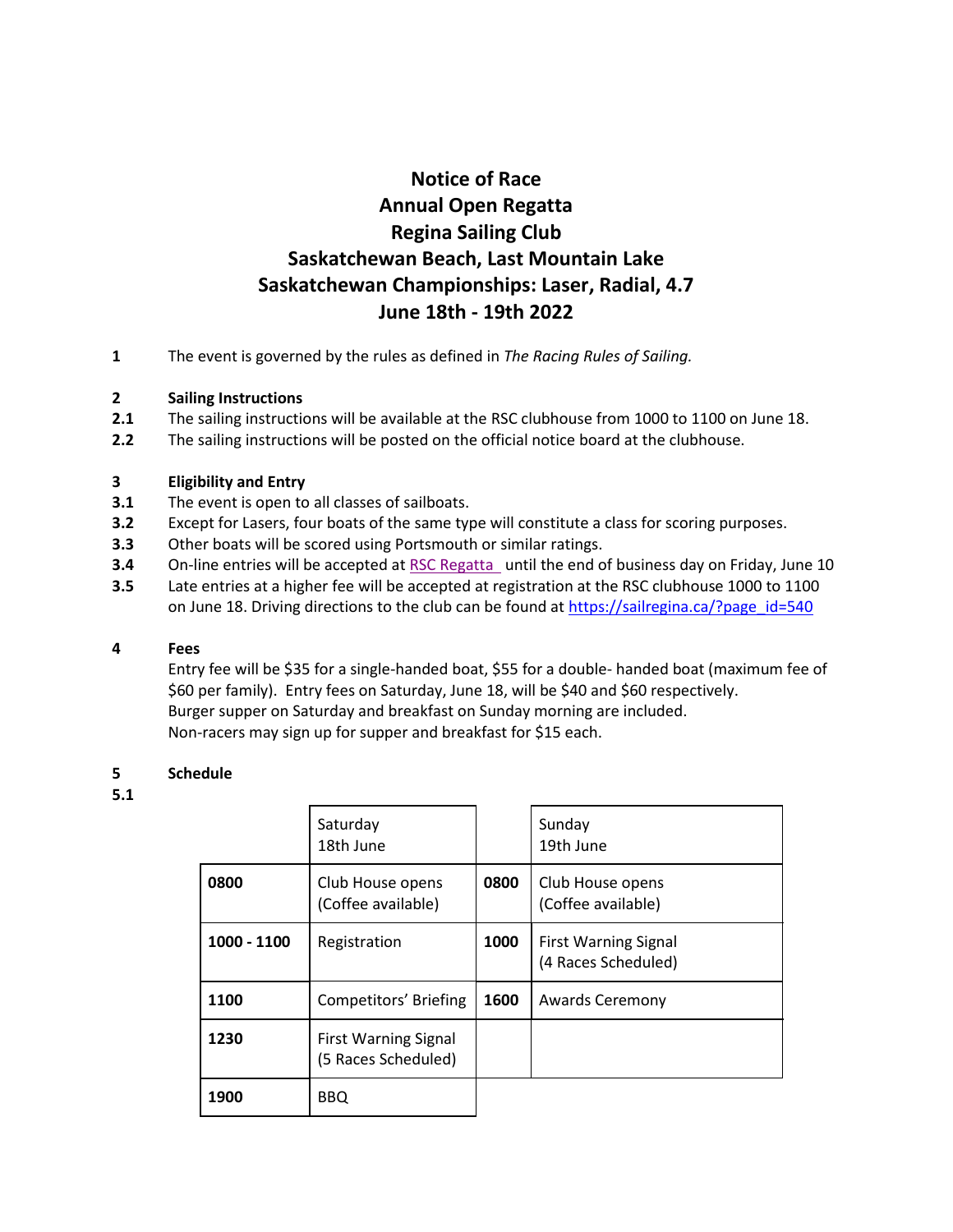- **5.2** Nine races in total are scheduled.
- **5.3** Succeeding races will be started as soon as practicable after the finish of the previous race.
- **5.5** On the last scheduled day of racing no warning signal will be made after 1400.
- **6** Courses will be windward-leeward, off-shore from the Regina Sailing Club site.

#### **7 Scoring**

- **7.1** One race is required to be completed to constitute a series.
- **7.2** (a) When fewer than five races have been completed, a boat's series score shall be the total of her race scores.

(b) When five or more races have been completed, a boat's series score shall be the total of her race scores excluding her worst score.

#### **8 Risk Statement**

- **8.1** RRS 3 states: 'The responsibility for a boat's decision to participate in a race or to continue to race is hers alone.' By participating in this event each competitor agrees and acknowledges that sailing is a potentially dangerous activity with inherent risks. These risks include strong winds and rough seas, sudden changes in weather, failure of equipment, boat handling errors, poor seamanship by other boats, loss of balance on an unstable platform and fatigue resulting in increased risk of injury. Inherent in the sport of sailing is the risk of permanent, catastrophic injury or death by drowning, trauma, hypothermia or other causes. The organizing authority will not accept any liability for material damage or personal injury or death sustained in conjunction with or prior to, during, or after the regatta. Each participant is responsible to ensure that he/she is covered by valid liability insurance. It is expected that all athletes and coaches attending this event will respect and adhere to the Sail Canada Discipline Code.
- **8.2** Approved PFDs or life jackets must be worn at all times while on the water, except briefly while changing clothing. A boat may not protest another boat for breaking this rule. This changes RRS 60.1(a).

## **9 Insurance**

Each participating boat shall be insured with valid third-party liability insurance.

#### **10 Prizes**

Prizes will be awarded to the top three finishers in the following categories: Laser/ILCA7 Male, Laser/ILCA 7 Female, Laser Radial/ILCA 6 Male, Laser Radial/ILCA 6 Female, Laser 4.7/ILCA 4 Male, Laser 4.7/ILCA 4 Female, Mixed Fleet, Top Rookies.

#### **11 Further Information**

For further information contact

| <b>Position</b>  | Person         | <b>Contact</b>        |
|------------------|----------------|-----------------------|
| Regatta Chairman | Charles Morgan | cj.morgan@sasktel.net |